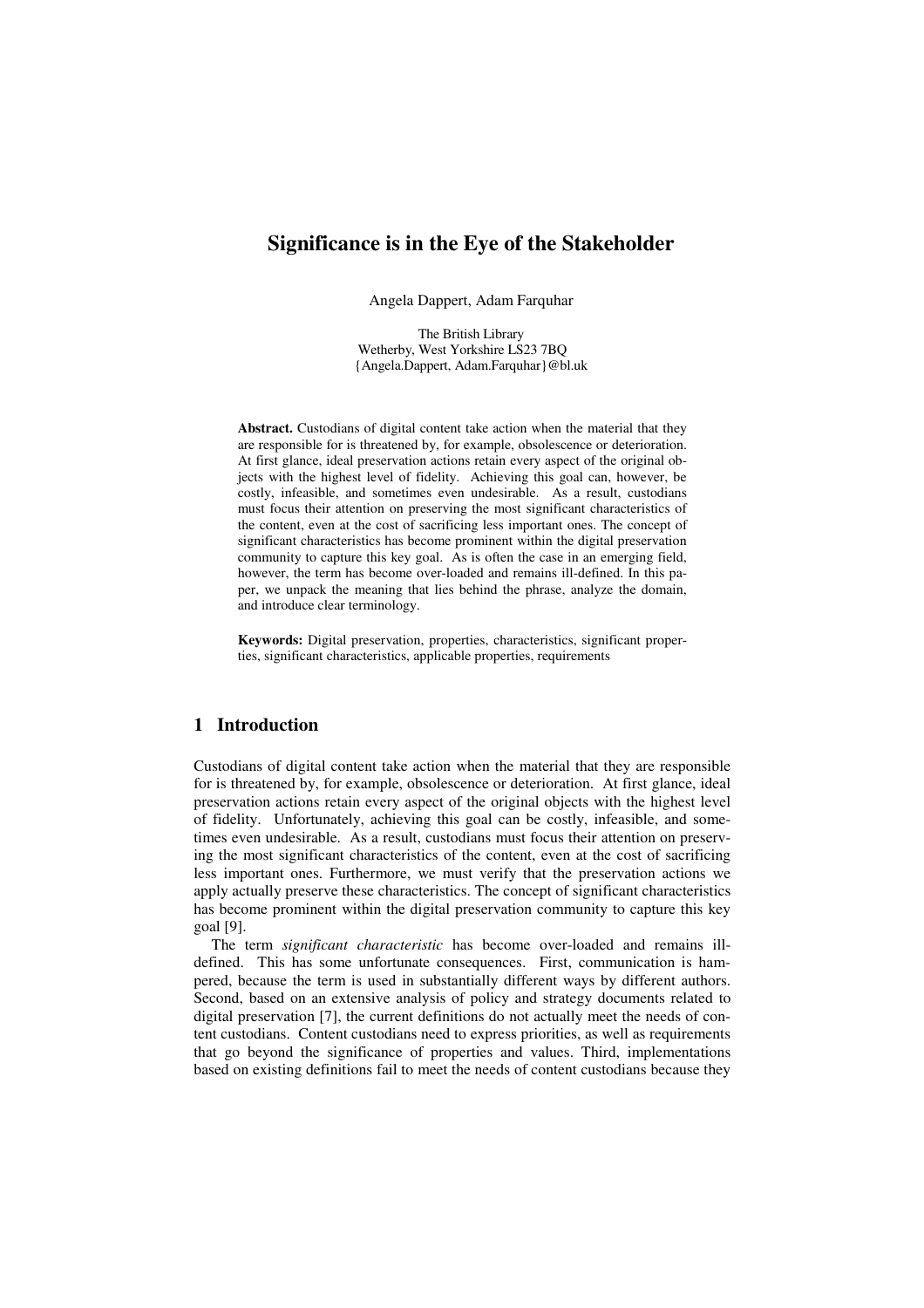focus too tightly on characteristics of content and format, and do not take account of the context in which preservation actions take place.

## **1.1 Related Work**

Chris Rusbridge [18] eloquently states why the quest for faithfulness to the original in all respects is both excessive and impractical in most preservation situations. Original work on significant characteristics comes out of the Cedars project [5], work at the Australian National Archives [14], the InSPECT project [12], PLANETS [1, 2, 7, 9, 19] and others. Surveys of related work are provided by Knight [13] and Wilson [21].

Terminology is used inconsistently and includes significant properties [e.g., 10, 12, 13], significant characteristics [1], essence [14], aspects [8], and others. Nonetheless, a widely accepted definition for significant properties is Andrew Wilson's [21]: *"The characteristics of digital objects that must be preserved over time in order to* 

*ensure the continued accessibility, usability, and meaning of the objects, and their capacity to be accepted as evidence of what they purport to record."* 

The term "characteristics", which describes what must be preserved in this definition, is interpreted in two conflicting ways. Some interpret it to refer to the abstract properties of file formats  $[e.g., 1, 12]$ , whereas others interpret it to refer to the values of properties of specific digital objects [2].

We also find different interpretations of the term "digital objects", which describes whose characteristics need to be preserved. In 2002, an OCLC/RLG working group[16] stated that the properties of data objects need to be preserved; Brown [3] applies it to information objects as opposed to data objects in the OAIS sense of the terms [4]; Becker [1] applies it to the characteristics of specific file formats. Knight hints that the characteristics of the environments in which digital objects are rendered may also have to be preserved [12], but this idea is not fully articulated.

The need to clarify the difference between significant characteristics and representation information has repeatedly been voiced [e.g., 10, 13], but not yet addressed.

### **1.2 Contributions**

In this paper, we probe into the meaning of Wilson's definition. The exploration has led us to shift focus from a priori significance of characteristics in files or file formats to a new model in which stakeholders state requirements expressing significance. In contrast with previous work, we

- distinguish "properties" and "characteristics" (Section 2.1);
- provide a conceptual model, identify the types of objects which may have properties and characteristics, and unify the treatment of properties and characteristics across preservation objects, preservation actions, and their environments (Section 2.2);
- clarify who and what determines significance (Section 3);
- list observations about practical uses of significant characteristics. They justify why we treat significant characteristics as first class concept that is a subtype of requirement (Section 3);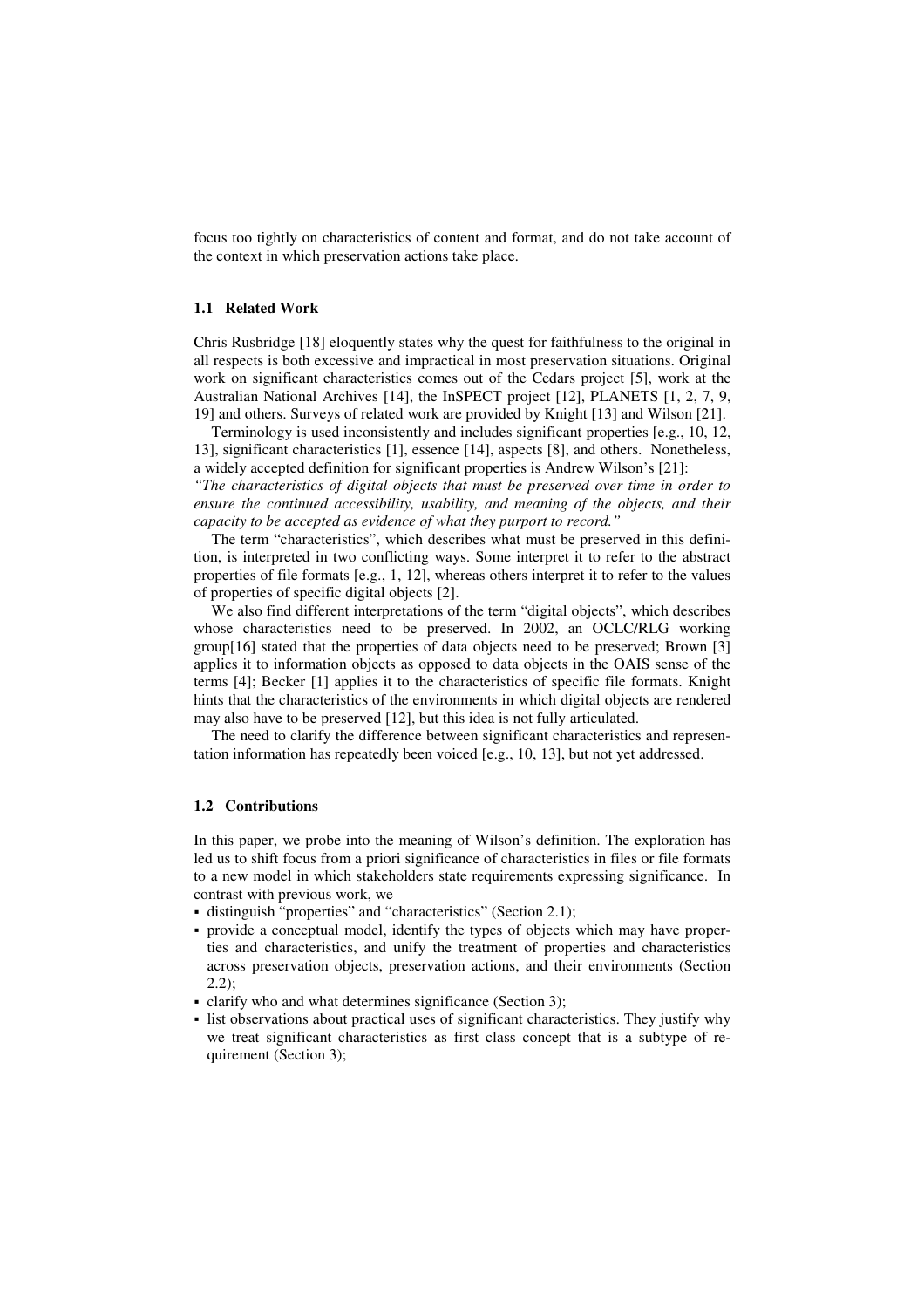clarify the difference between significant characteristics, applicable properties and representation information (Section 4).

## **2 Foundations**

### **2.1 Modelling Language – What must be preserved?**

In order to write with a reasonable level of precision, we need to introduce a basic vocabulary to talk about entities, properties, values, and so on. We use an objectoriented model with roots in [6]. The core terms in this vocabulary are:

Entity – Anything whatsoever.

 $Class - A class$  is a set of entities. Each of the entities in a class is said to be an instance of the class.

Individual – Entities that are not classes are referred to as individuals.

Property – A property is an individual that names a relationship.

Characteristic – A property / value pair associated with an entity. The value is an entity. This relationship is illustrated in Figure 1.

Facet – A facet is a property / value pair associated with a characteristic. The value is an entity.

Constraint – A Boolean condition involving expressions on entities.

Unless otherwise specified, a characteristic is directly associated with an entity. It is sometimes useful to associate a characteristic with all of the instances of a class. We refer to this as a *class characteristic*. Furthermore, we say that a property *applies* to a class if it can be meaningfully associated with some instances of the class.

|           | Characteristic |        |
|-----------|----------------|--------|
|           |                |        |
| Property  |                | Value  |
| file size |                | 121342 |
|           |                |        |

**Figure 1: Properties and characteristics** 

We can use this language in the domain of digital objects and preservation. For example, *file* is a class; *f1.txt* is an instance of the class *file*; *fileSize* is a property; the property *fileSize* applies to *file*; the file *f1.txt* has the characteristic *fileSize =* 131342.

If every instance of *myDigitalSoundObject* has been virus-scanned, then it has the class characteristic *isVirusScanned =* "yes".

Important additional information about a characteristic, such as how a value is encoded, the unit of measure, or the algorithm or tool used to compute it can be specified using facets.

Under this terminology, it is clear that a characteristic (property / value pair) may be preserved by a preservation action, but that the abstract property cannot be. It is therefore not sensible to speak about preserving a "significant property."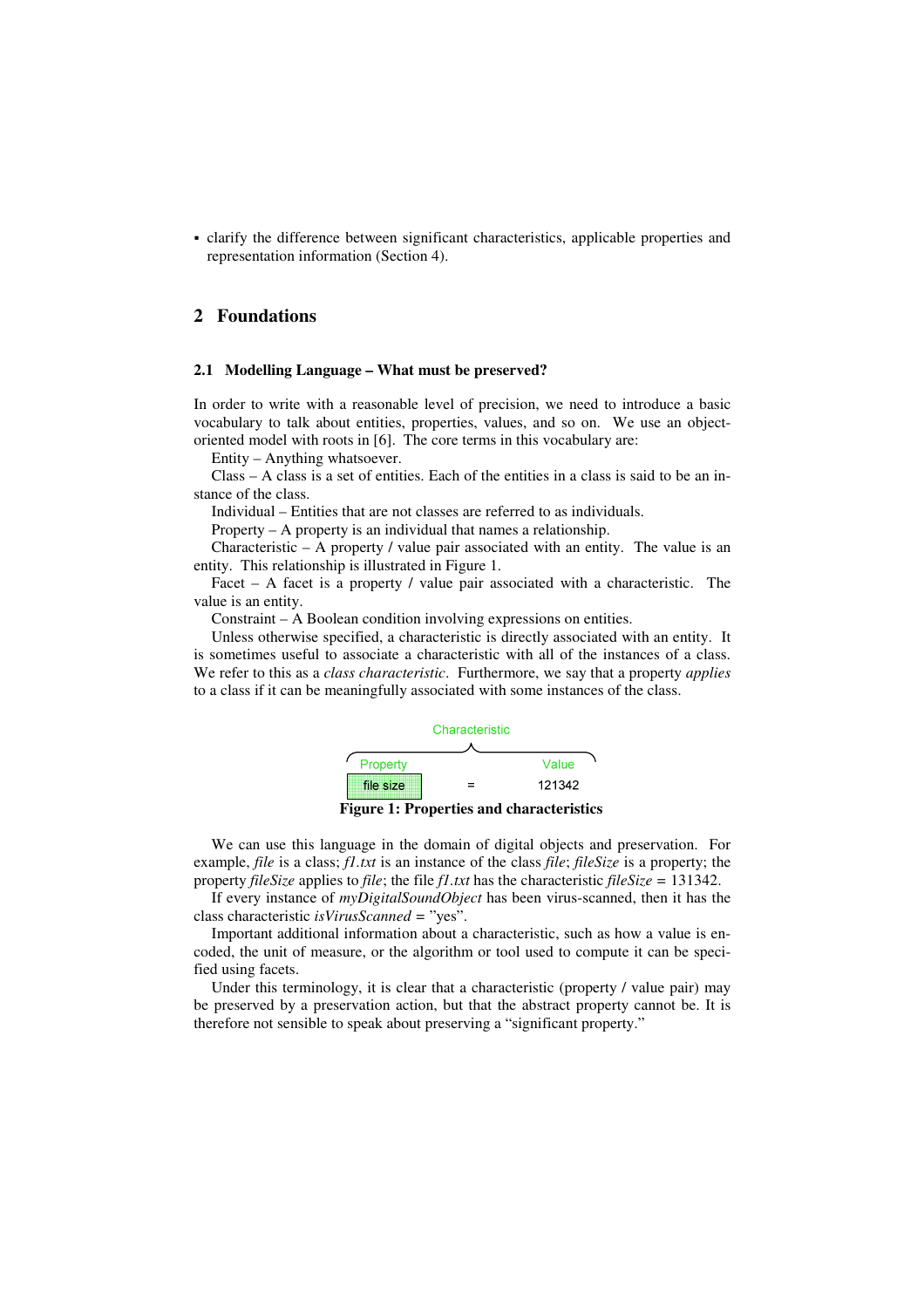### **2.2 Conceptual Model - Whose Characteristics are Captured?**

A key aspect of our model is that each of the classes *preservation object*, *environment*, and *preservation action* illustrated in Figure 2 may have properties and characteristics. It is important to distinguish the types of entity which are characterized. They play different roles during preservation processes and have different applicable properties. The labelled arrows summarise some of the properties that apply to the class' instances. This section discusses each of these concepts in more detail.



**Figure 2: Conceptual model: Characteristics of preservation objects, preservation actions and environments**.

## **Preservation Object**

 $\overline{a}$ 

The *preservation object* concept corresponds to those objects in need of preservation. It has subclasses on three tiers, as illustrated in Figure 3. The top two tiers are associated with specific physical representations of digital objects. The top tier comprises physical objects, such as bitstreams and its subclasses including *bytestreams* and *files*. The middle tier comprises *representations* of logical objects consisting of *representation bitstreams* that are needed to create a single rendition of a logical object (e.g., the set of *html* and *gif* files<sup>1</sup> needed to render the web version of a journal article). The bottom tier comprises logical objects such as *intellectual entities* and *components*.

These concepts are explained in detail in [8] and [9]. This presentation is somewhat modified to align terminology with PREMIS [15] and FRBR [11].

<sup>&</sup>lt;sup>1</sup> The formal definition of such a statement would of course contain a persistent unique identifier of the exact version of the file formats. For improved readability of examples we casually refer to file formats by their file extension.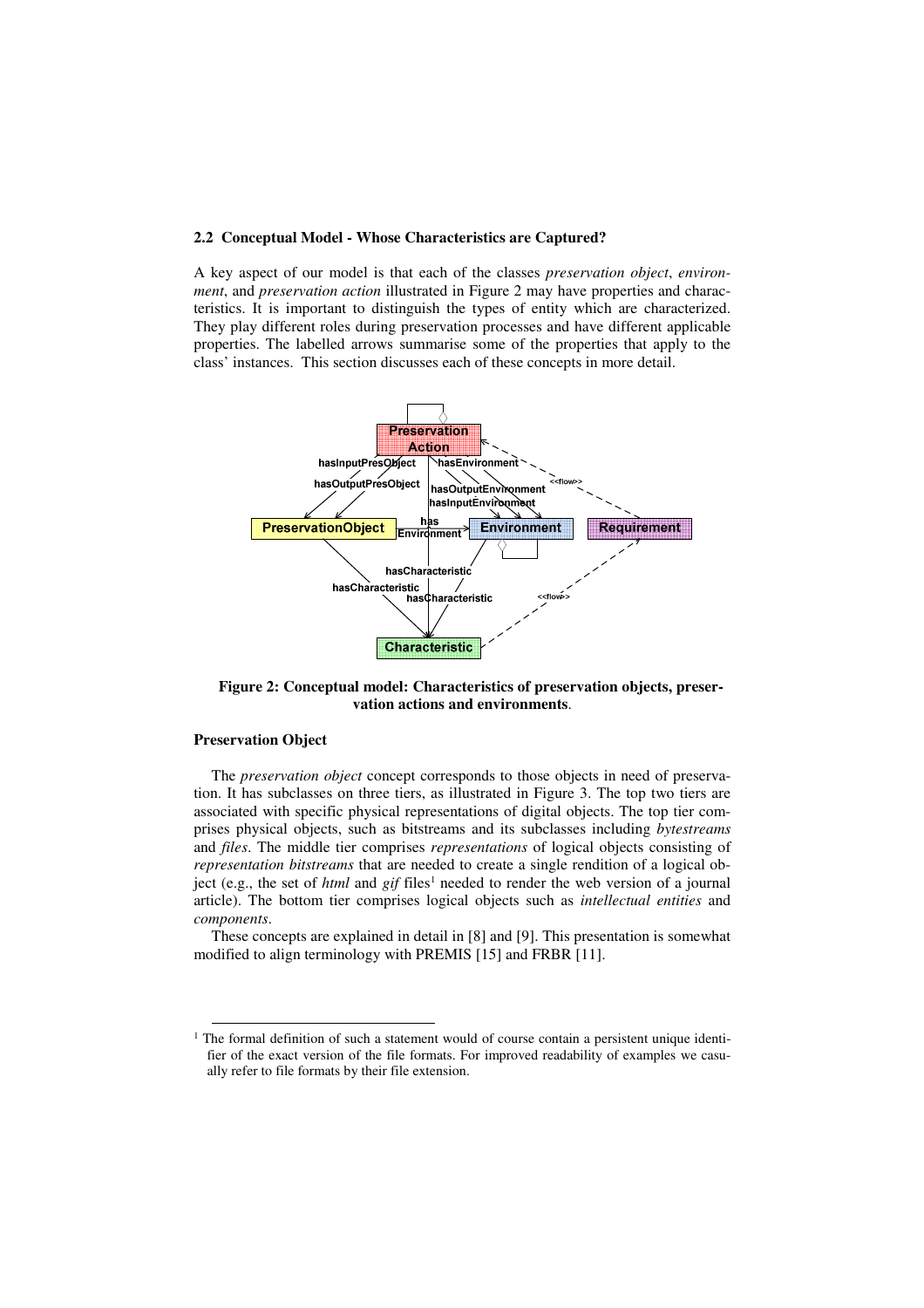

**Figure 3 Preservation Object Subclasses** 

An *intellectual entity* is a distinct intellectual or artistic creation. PREMIS [15] defines it as a set of content that is considered a single intellectual unit for purposes of management and description. The *intellectual entity* can be extended in ways to meet the needs of stakeholders. For example, in the library setting, common subclasses include *collection*, *work*, and *expression*. In an archival setting, subclasses such as *fonds* and *series* are also relevant. Most repositories support discovery and delivery of *intellectual entities* such as books, videos, and articles. They may augment these with *work* and *expression* subclasses to capture useful FRBR distinctions [11]. *Intellectual entities* may also correspond to larger structures, such as *collections*, which may not be of interest to the end-user, but may be significant in preservation decisions.

During preservation, it is often necessary to consider fine-grained *components* of an *intellectual entity*. Examples include *table*, *image*, *title*, *substring,* or even an individual *character*. The *component* entity can be decomposed in several ways, such as by the type of content (e.g., *textComponent, imageComponent)*, or by structure (e.g., *headerComponent* or *tableOfContentsComponent)*. Values for characteristics of components can be measured from their associated representations (e.g. the *font* of a character component can be extracted from its representation bitstream.).

Properties can be applicable to objects in every tier. For example:

- *fileSize* or *encoding* are applicable to files.
- *numberOfFilesInTheRepresentation, totalRepresentationSize, resolution,* or *preservationLevel* are applicable to representations.
- *pageCount* or *frameRate* are properties applicable to intellectual entities such as a journal article or video. *Alignment* is a property applicable to a *textComponent*. *SemanticInterpretation* can be a characteristic of any component*.*

## **Environments**

Preservation objects don't exist in isolation. A user or system interacts with an object in an *environment*. Therefore, every preservation object is associated with one or more environments that support different purposes or functions. Examples of environment purposes include delivery (remote or local), creation, ingest, and preservation. Examples of environment functions include rendering, editing, executing, and printing.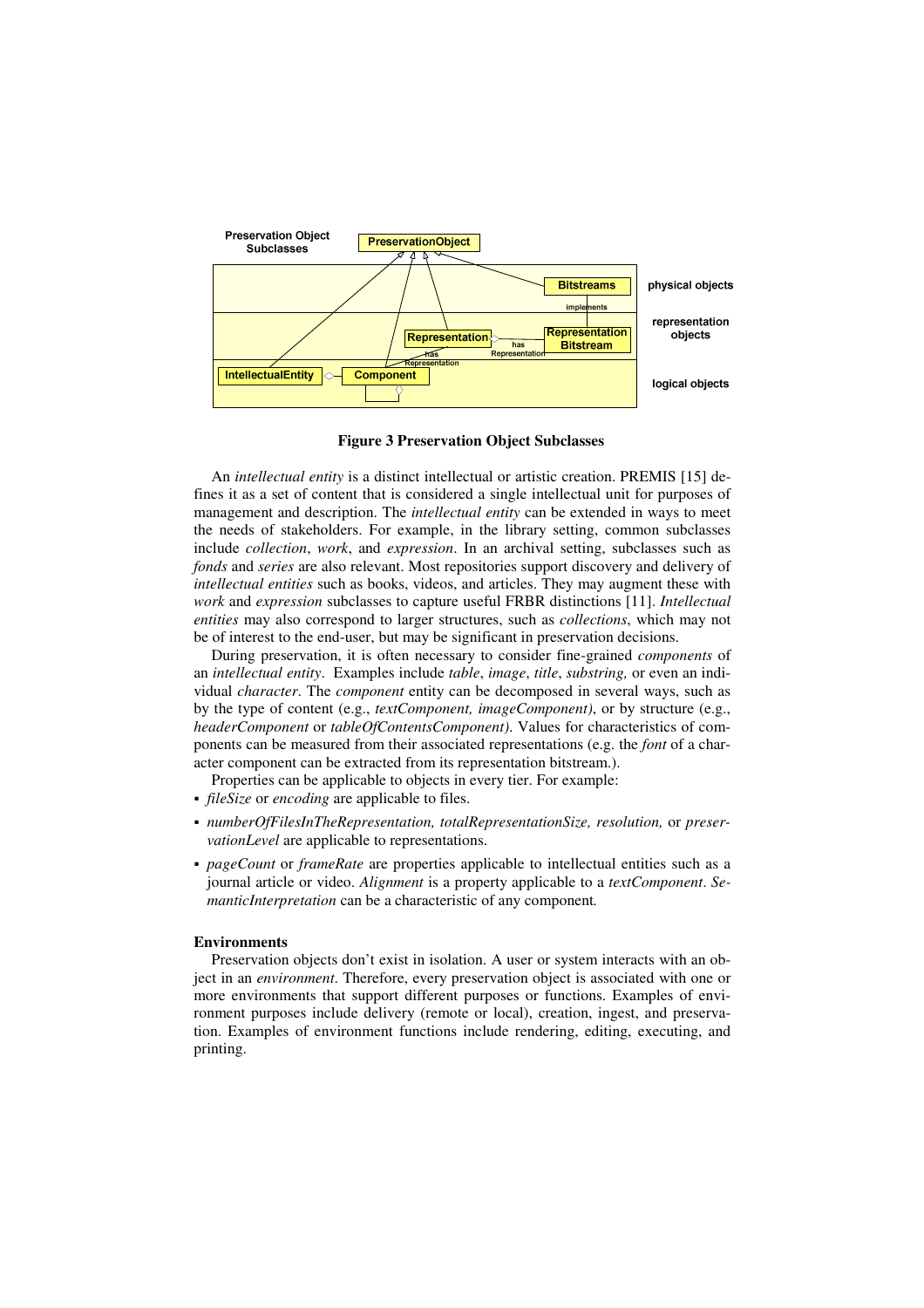Every environment may be broken down into sub-environments that are needed for the interpretation and representation of the preservation object. Examples include hardware and software environments, the community, budgetary factors, the legal system, and other internal and external factors. They correspond to an extended notion of the environment description of *representation information* [4] and are enumerated in [8].

Environments have characteristics. For example:

- *memoryUsage* = "low" is a characteristic of a software tool environment that renders the preservation object.
- *numberOfIntermediateCopies* <= 3 and *preservesColourDepth* = "yes" are characteristics of a preservation service which is part of a preservation action's environment. They can be captured in a preservation services registry.

### **Preservation Actions**

Custodians of digital content take actions to mitigate the risks that they identify. A preservation action event takes place when a preservation service is invoked. A preservation action is applied to an initial, or input, preservation object and environment. The result of the action is either a new output preservation object and/or a new environment. Together they mitigate the risk that the action addresses. For example, a Microsoft Word bytestream is migrated to a *pdf* bytestream in order to lock in the desired look-and-feel of the document. The output environment must support a *pdf* viewer. Characteristics of the output preservation object and the output environment are validated against significant characteristics in order to quantify the degree of compliance. This approach to describing preservation actions works for migration, emulation, hardware replacement, and other solutions.

Every preservation action is associated with the environment required for its own execution. The hardware on which the action is executed and the preservation service that is invoked are parts of this environment.

Preservation actions may have characteristics. For example, *numberOfIntermedi* $ateConiesProduced = 2$  is a characteristic of a preservation action. This might be used to identify preservation actions that violate copyright regulations or license agreements that limit the number of intermediate copies created.

## **3 Observations about Significance in Digital Preservation**

#### **Observation 1:**

An idea, concept, act, or thing is not inherently significant. A stakeholder attributes significance to something, typically in a context relevant to some purpose or goal. In the digital preservation context, significance is determined by the stakeholders involved in the preservation process. These include the producer of the digital object, the custodian who holds it, and the consumer who will access it. The stakeholder's priorities may be captured as requirements ("business rules") by the custodian, who needs to ensure that preservation actions satisfy them. Requirements are an explicit statement of a stakeholder's values. These requirements influence the preservation process, and are often captured in preservation guiding documents, such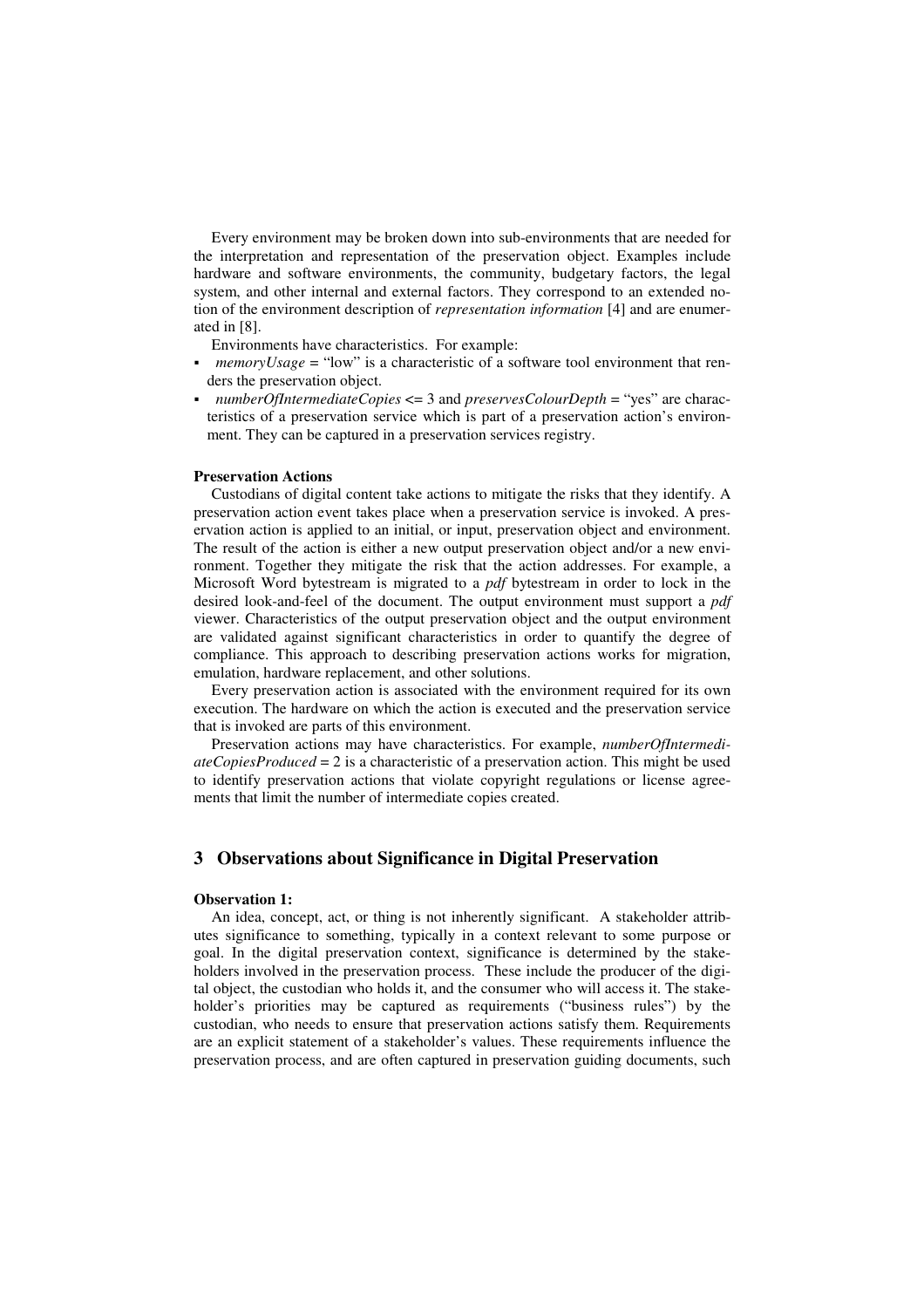as strategy or business documents. The conceptual model must have a requirement concept for capturing significance explicitly.

There is a notion that significant characteristics refer to the intellectual content the essence of the digital object. In contrast, other characteristics are merely circumstantial, not significant, and can be ignored in preservation actions. Unfortunately, it is not possible to determine out of context which properties reflect content and which reflect circumstance. Consider a number that is formatted with the colour red. In some settings, the colour may be for a visual effect - simply pretty, circumstantial, and insignificant; in another setting, the colour may be to indicate that it is to be understood as negative and therefore has a significant semantic impact. This can only be determined by the stakeholder capturing significance explicitly.

#### **Observation 2:**

Stakeholders specify constraints on both preservation objects and environments. Jeff Rothberg introduced widely used criteria to evaluate authenticity [17]: *content*, *context*, *appearance*, *structure*, and *behaviour*. These are sometimes misinterpreted as exhaustive categories for significant characteristics [e.g. 12]. The consequence is to limit significant characteristics to "informational entities" - the logical preservation object itself - and exclude bytestreams, representations, or environments.

In contrast, the characteristics of preservation actions constrain the context in which significant characteristics apply, but are not themselves significant.

#### **Observation 3:**

Significant characteristics are not simple property/value pairs which a stakeholder declares to be significant. Our analysis of policy and strategy documents [8] shows that stakeholders need to state more complex requirements that can be expressed as constraints, using a constraint language such as OCL [20]. They often need to include specifications such as contexts, invariants, pre-conditions and post-conditions.

In many cases, for example, a stakeholder considers characteristics to be significant only when some additional conditions are met - that is, a context is specified. As a result, the language that we use to define significant characteristics must be expressive enough to include a context**.** 

Sometimes the conditions involve preservation object or environment characteristics:

- If *componentType* = "text" then *fontSize* is significant.
- If *environmentType* = "preservation" then *resolution* is significant*.*
- At other times the conditions involve preservation action characteristics:
- If *preservationActionType* = "bitPreservation" then *fileSize* is significant.

#### **Observation 4:**

Significance is not absolute and binary. We can not only choose which characteristics should be significant, but would like to specify an importance factor which is a measure of the relative significance of the characteristic for the stakeholders. I may consider each of two conflicting things significant and prioritise one as more significant than another. This prioritisation is essential for both decision making and planning.

Finally, requirements may tolerate some deviation or error. For example, an office document migration that produced a result with different hyphenation or pagination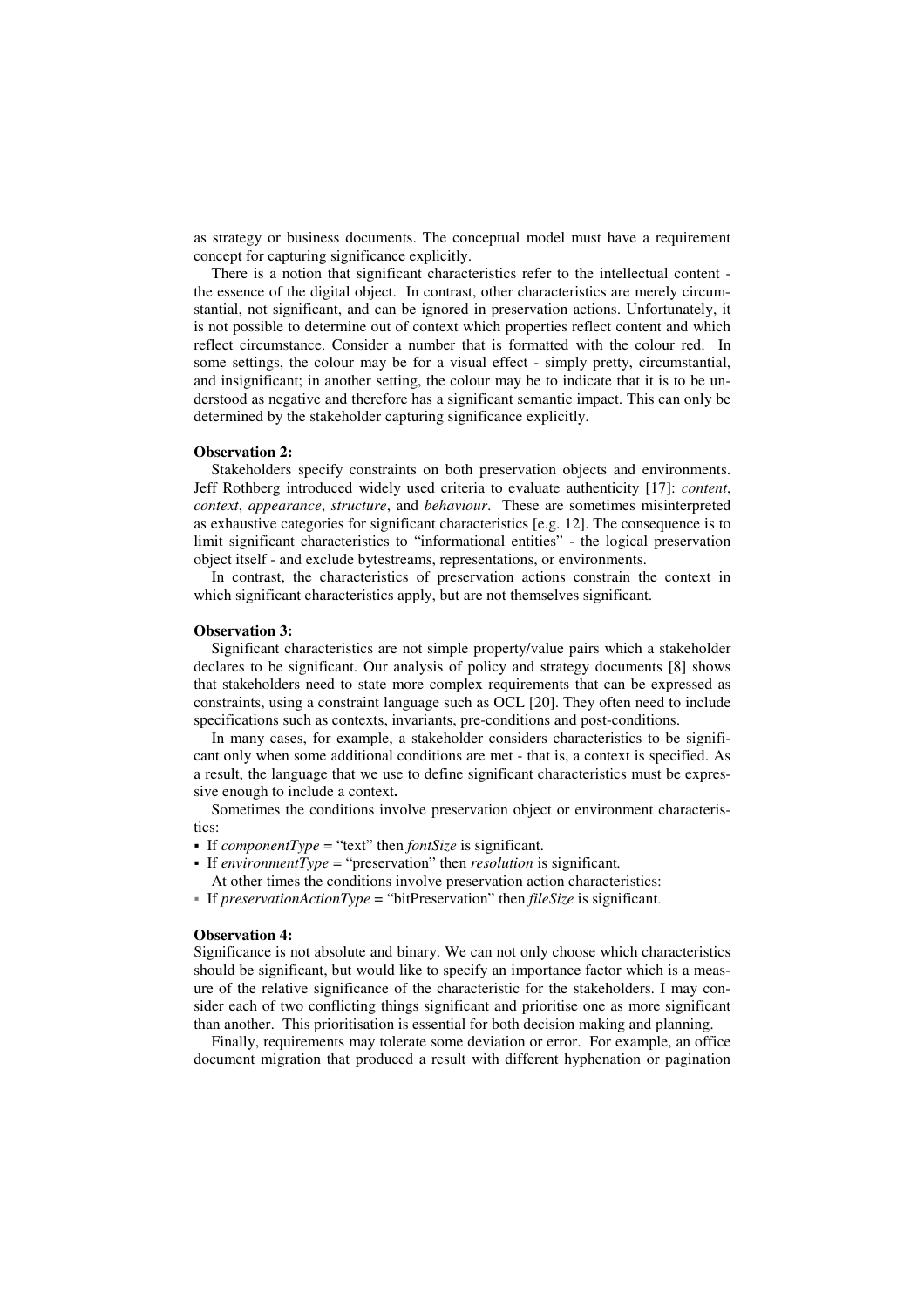might be acceptable in many situations. We can allow for a tolerance factor which specifies to what degree deviation from the required value can be tolerated. During evaluation of a preservation action the importance and tolerance factors can be combined into a weighted measure of the significant characteristic.

### **Observation 5:**

In many cases, we wish to include the possibility of capturing improvements to an object. A common preservation action is normalization of digital objects upon ingest. This may be done to reduce the variety of formats held, but may also be done to improve characteristics in the original. For example, we might migrate files which are in formats that are susceptible to degradation to files in a more resilient format, or move static tables to spreadsheets which enable pivot tables. In this case the characteristics *fileFormatResilience* = "high" or *enablesPivotTables* = "yes" are significant characteristics which were not found in the original. Another preservation action which improves upon the original is the manual restoration of a file by a curator to the state it was presumed to have had before a corruption. Another common example can be found in CAD drawings or data sets. As technology improves, consumers desire to perform new functions on old data in ways that were previously not possible

### **Observation 6:**

While characteristics capture values at a given moment in time, significant characteristics capture constraints on characteristics across time – before and after a preservation action.

As a result of Observations 2, 3, 4, 5, and 6, the language that we use to define significant characteristics must be able to express relationships other than the simple preservation of a value.

The above observations illustrate that significant characteristics are a subclass of preservation guiding requirements [8, 9]. Ideally, we would rename them to "significance requirements", but were reluctant to break too radically with current terminology. We recommend that significant characteristics which express requirements or business rules should in the general case be represented as explicit first class objects in a data model. Figure 2 introduces this separate concept.

We define significant characteristics as:

*Requirements in a specific context, represented as constraints, expressing a combination of characteristics of preservation objects or environments that must be preserved or attained in order to ensure the continued accessibility, usability, and meaning of preservation objects, and their capacity to be accepted as evidence of what they purport to record.* 

## **4 Discussion**

Using the conceptual model and the definition of significant characteristics, we can now investigate some implications of the definition and the relationship of significant characteristics to related digital preservation concepts.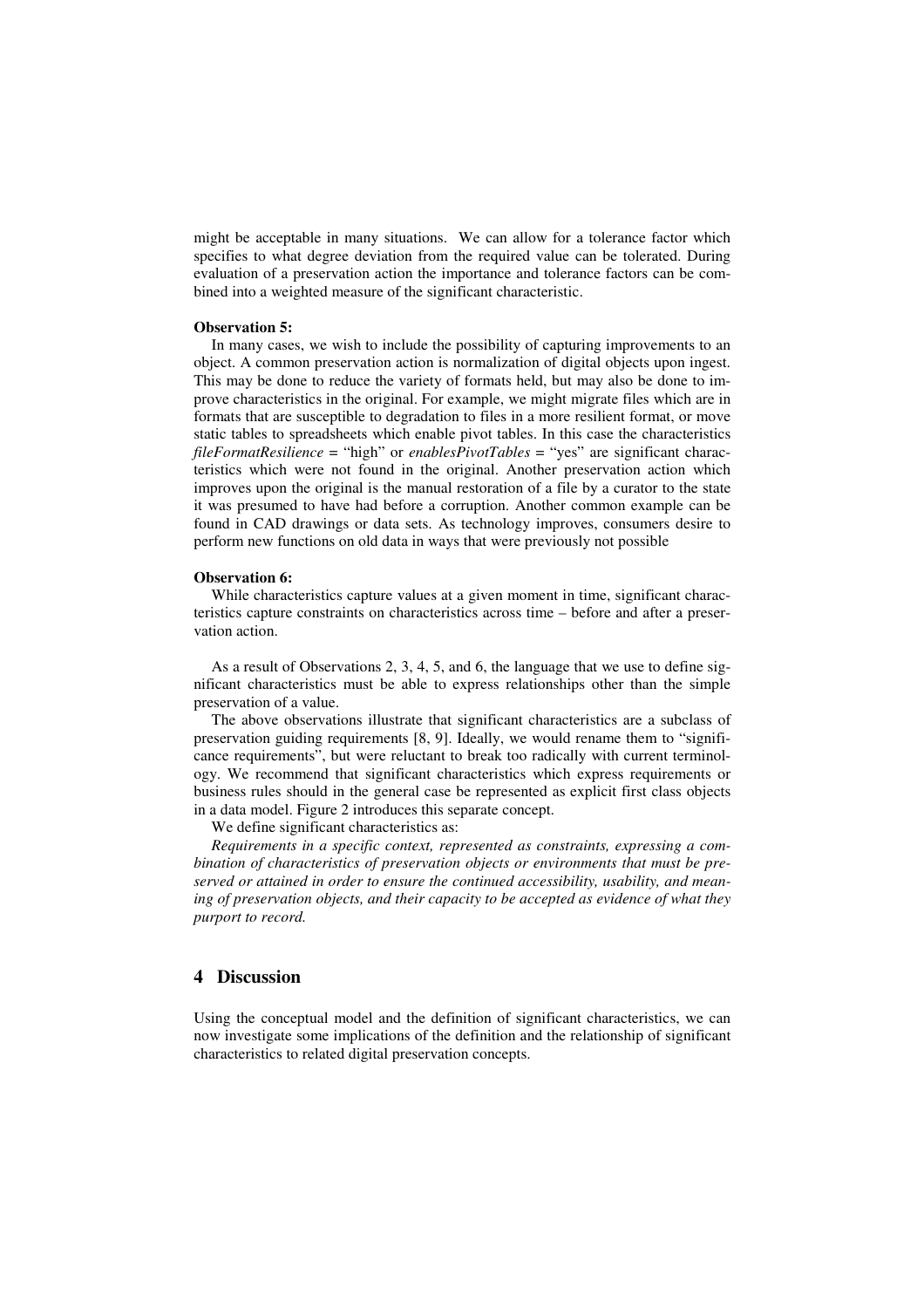### **4.1 Implications of the Conceptual Model**

The conceptual model was motivated by our findings during the analysis of preservation policy and strategy documents [8]. It suggests the need for developing approaches that allow stakeholders to express constraints with prioritisation and tolerances.

It supports a wide array of preservation activities found in real organisations. Characteristics of different entities are used to express requirements for different preservation activities or purposes. For example, bit-preservation actions such as media refresh preserve characteristics at the file or representation level such as *fileSize*, *encoding*, or the *numberOfFilesInTheRepresentation.* In contrast, migration actions can be expected to change these characteristics.

Significant characteristics at the representation level can express requirements associated with the representations' different purposes, such as preservation versus access copies. *Resolution* = "high" and *preservationLevel* = "9" may be significant characteristics of a representation that is aimed at preserving archival quality.

A significant characteristic that is considered an inherent requirement of a logical component and does not vary from representation to representation should be captured on the logical level. These requirements need to be satisfied by all migration or emulation actions applied to this logical component. For example the requirement *sematicInterpretation* = "negative number" may be declared significant for all representations of a numberComponent. Different representations of the numberComponent can satisfy it by rendering it as a red number, adding a minus sign or surrounding it by parenthesis, but the logical requirement must be satisfied for all of them.

Significant characteristics of intellectual entities can model high level policy and strategy requirements, such as legal or fiscal requirements that must be satisfied after any preservation action.

Significant characteristics of environments make it possible to express requirements whose aim is preserving the look-and-feel of an information object, since the look-and-feel is determined by the combination of the data object and its environment. These significant requirements support emulation and migration activities equally. Environmental factors can also be external or internal policy factors which permit the expression of policy constraints.

#### **4.2 File Formats and Properties**

The basic consequence of this analysis is that significance is not inherent in or determined by the file formats of digital objects – but by the needs and requirements of stakeholders in the preservation activities. This enables us to make sense of common preservation activities, such as migration to less expressive file formats. For example, some stakeholders will be satisfied by migration from a *word* document to a simple text file when the original contains only simple text components (i.e., no formatting, headers, tables, and so on). A radio station might be satisfied by a migration that only preserves the audio stream of a video object. The analysis also shows why there can be disagreement about the significance of a property between stakeholders. Disagreement reflects different requirements and priorities among stakeholders. For ex-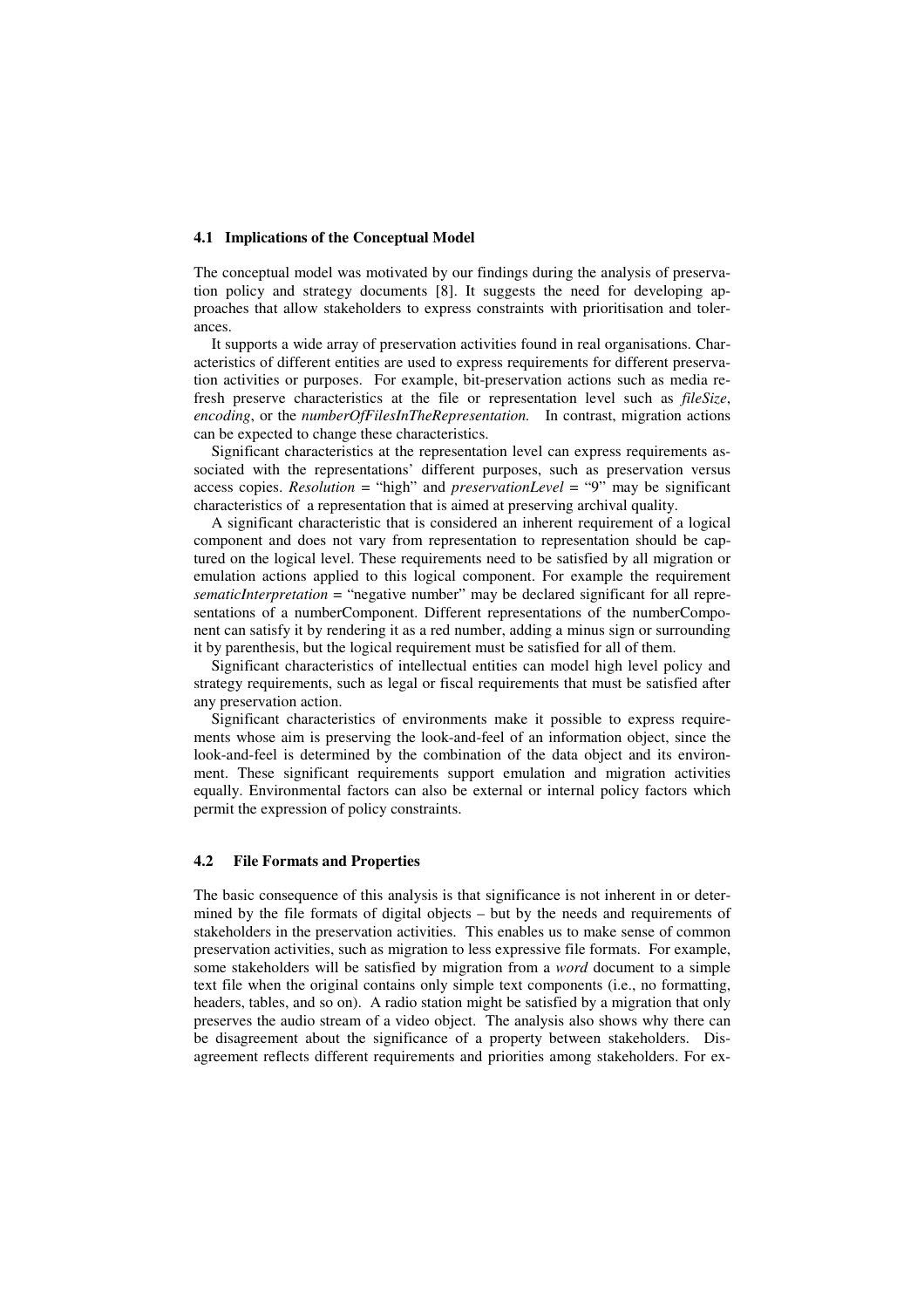ample, the rotational frequency of a shape in a piece of online art may be significant to the artist, but not for many viewers.

The analysis also clarifies the role of archival subsets of file formats, such as *pdf/a*. The well-designed archival format profile will support properties that are of interest to a substantial community of stakeholders and appear in a substantial subset of content in the full file format.

The preservation community is establishing registries of file formats and properties that apply to them  $[12, 19]$ . These are registries of applicable properties<sup>2</sup> rather than of significant characteristics. A stakeholder may indicate that some of the applicable properties are not significant in certain contexts. This increases the set of preservation actions that are appropriate. Conversely, a stakeholder may indicate preconditions which rule out preservation actions that would have been appropriate considering only the file format's applicable properties.

### **4.3 Significant Characteristics and Representation Information**

How do the significant characteristics of this conceptual model relate to representation information, as defined in OAIS [4, 16]? Representation information is "the information that maps a Data Object into more meaningful concepts. An example is the ASCII definition that describes how a sequence of bits (i.e., a Data Object) is mapped into a symbol."

Representation information is a set of characteristics describing the preservation object and its environment. Furthermore, representation information is specified for a specific context, namely for a given "designated community". It will vary for different designated communities. Additionally, the purpose of representation information is to guarantee the accessibility, usability, and meaning of preservation objects. All these characteristics of representation information agree with the definition of significant characteristics. It becomes obvious, that representation information is NOT a form of significant characteristics when we realize that it does not specify characteristics that need to be preserved or attained, nor does it specify requirements for preservation actions. Representation information is the set of important characteristics of a data object that are needed to make sense of it for a given designated community at a given time. It does not specify constraints for transformations over time, and it does not specify characteristics of an acceptable derived data object.

A piece of representation information, for example, may be the fact that a given data object requires a certain software package for its proper rendering. This does not imply that the corresponding information object after a migration must use this same software package.

Some pieces of representation information may, however, be declared to be significant for preservation purposes. For example, the semantic interpretation of a data

 $\overline{a}$ 

<sup>&</sup>lt;sup>2</sup> There are also properties which describe a file format itself rather than the objects that are represented in files. They often appear in stakeholder requirements and enable stakeholders to choose formats that suit their business needs. For example, a custodian might require files to be represented in formats defined by an open standard, or in common use, or with high resilience to degradation damage.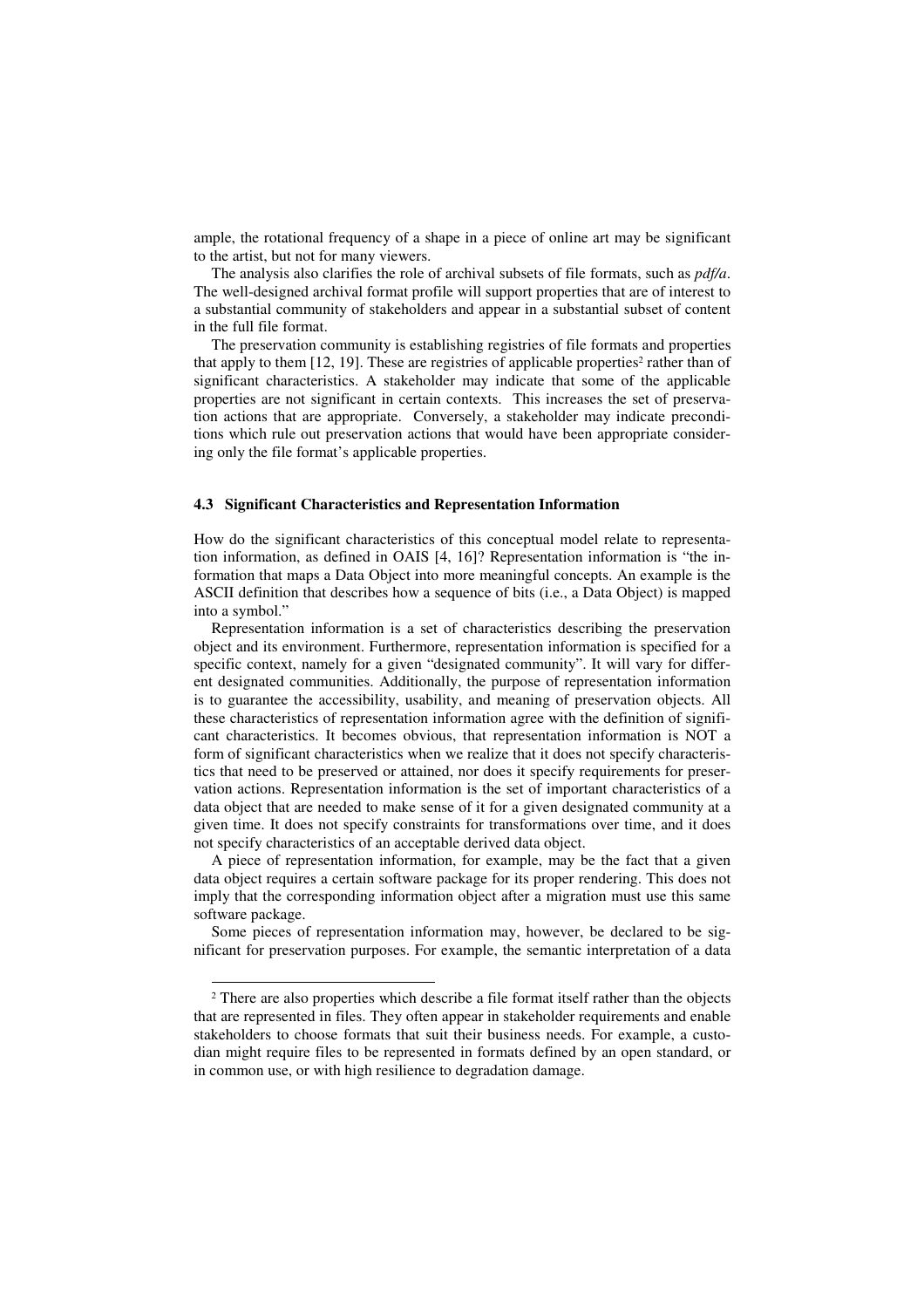object, such as the characteristic that a given *numberComponent* is to be interpreted as "body weight", is likely to be considered significant in most contexts.

## **5 Conclusion**

This article has examined the concept of significance in digital preservation and presented a new model that places significance in the hands of stakeholders. The model has extended the domain of significant characteristics beyond digital objects to include environments. The model has consequences for implementations of preservation metadata dictionaries, property registries, and preservation services.

This work has been conducted within the larger context of defining a conceptual model and specific vocabulary for supporting preservation processes [8] within the PLANETS project. Significant characteristics can be considered one specific form of preservation guiding requirements which are discussed in [8].

This work has been presented within the digital preservation framework, but may apply to other transformation applications such as rendering accessible versions of digital objects for disabled users.

## **6 Acknowledgement**

Work presented in this paper is partially supported by the European Community under the Information Society Technologies (IST) Programme of the 6th FP for RTD - Project IST-033789. The author is solely responsible for the content of this paper.

## **References**

- 1. Becker, C. et alii: A generic XML language for characterising objects to support digital preservation. SAC '08: Proceedings of the 2008 ACM symposium on Applied computing 402 – 406 (2008)
- 2. Becker, C. et alii: Plato: A Service Oriented Decision Support System for Preservation Planning. JCDL'08, Pittsburgh, Pennsylvania, USA, June 2008 (2008)
- 3. Brown, A.: *White Paper: Representation Information Registries*. PLANETS report PC/3-D7 http://www.planets-project.eu/docs/reports/Planets\_PC3-D7\_RepInformationRegistries.pdf (2008)
- 4. CCSDS. Reference Model for an Open Archival Information System (OAIS). CCSDS 650.0-B-1, Blue Book (the full ISO standard). January 2002 http://public.ccsds.org/publications/archive/650x0b1.pdf
- 5. CEDARS Project, http://www.leeds.ac.uk/cedars/
- 6. Chaudhri, V.,. Farquhar, A., Fikes, R., Karp, P., Rice, J.:. OKBC: A programmatic foundation for knowledge base interoperability. In Proceedings of the 1998 National Conference on Artificial Intelligence . (1998)
- 7. Clausen, L.: Opening Schroedinger's Library: Semi-automatic QA reduces uncertainty in object-transformation. ECDL 2007, Budapest (2007)